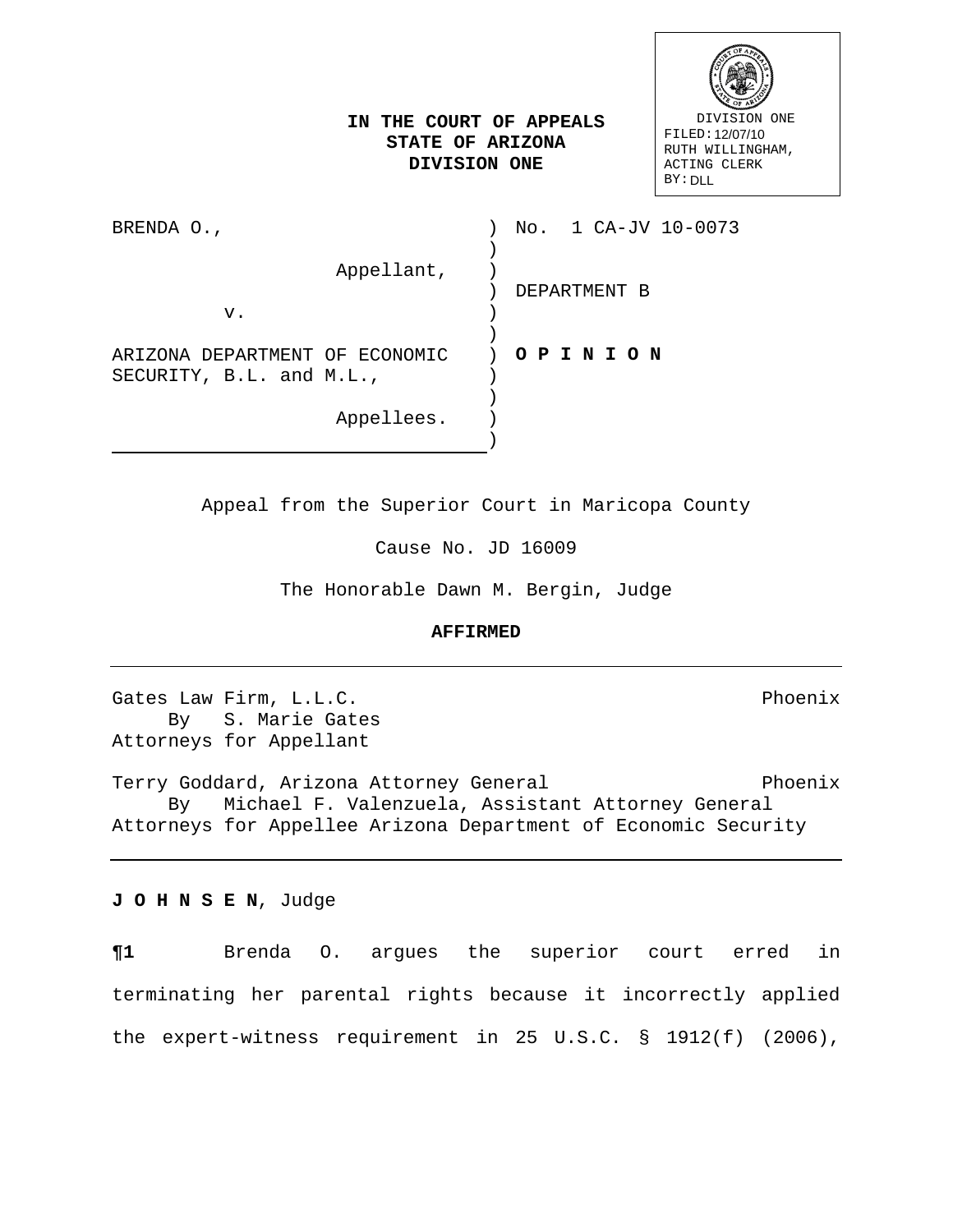part of the federal Indian Child Welfare Act ("ICWA"). For the following reasons, we affirm.

### **FACTS AND PROCEDURAL HISTORY**

**¶2** Brenda is an enrolled member of the Navajo Nation. In August 2007, the Arizona Department of Economic Security ("ADES") removed Brenda's five-month-old daughter, B, because Brenda was too intoxicated to care for her, and the superior court entered a dependency order. In September and October 2007, ADES twice referred Brenda to TERROS, a substance-abuse treatment center, but she missed both intake sessions. In April 2008, Brenda was incarcerated on a probation violation resulting from an earlier conviction for driving under the influence; she was released in October 2008.

**¶3** Brenda's second child, M, was born in October 2008. Two months later, ADES removed M from Brenda's care after Child Protective Services ("CPS") visited Brenda's home and found her so intoxicated that she was "unable to stand still, walk straight, or look anyone straight in the eye." CPS again referred Brenda to TERROS in May 2009. Brenda arrived intoxicated for the first two scheduled intake sessions. After she finally completed an intake appointment on June 22, 2009, she began attending an intensive outpatient group, but she was intoxicated at several group sessions.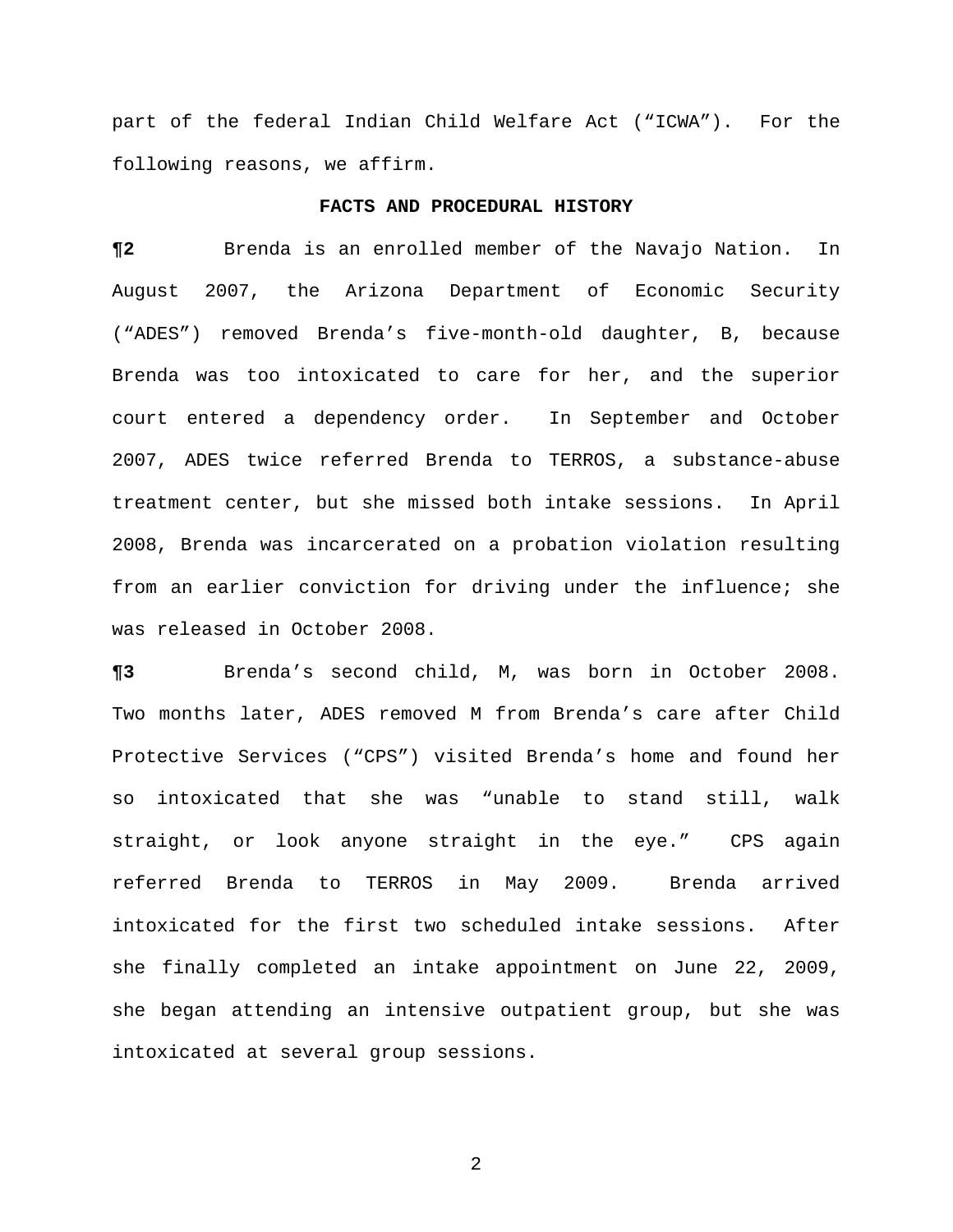**¶4** Brenda also was intoxicated during about 60 percent of her visits with her children. The visit supervisor testified Brenda would go to the bathroom during visits and return with alcohol on her breath. She testified Brenda was aggressive during visits and used vulgar language to the point that she was no longer allowed to have her visits at the visitation center.

**¶5** ADES offered Brenda parent-aide services, bus passes, additional substance abuse counseling and a psychological evaluation. She was required to undergo 56 urinalysis tests but participated in only five. She declined to participate in substance abuse services through Native American Connections, Alcoholics Anonymous or any inpatient program. ADES discontinued parent-aide services because Brenda so often showed up intoxicated. Brenda missed a psychological evaluation appointment in September 2007 and another psychological appointment in 2008. She finally appeared for a psychological evaluation in June 2009.

**¶6** On May 11, 2009, ADES filed a motion to terminate Brenda's parental rights on the ground that she was "unable to discharge [her] parental responsibilities because of a history of chronic abuse of . . . alcohol." With respect to B, the State also alleged the child had been in out-of-home care for 15 months and that Brenda was unable to remedy the circumstances that had brought the child into care.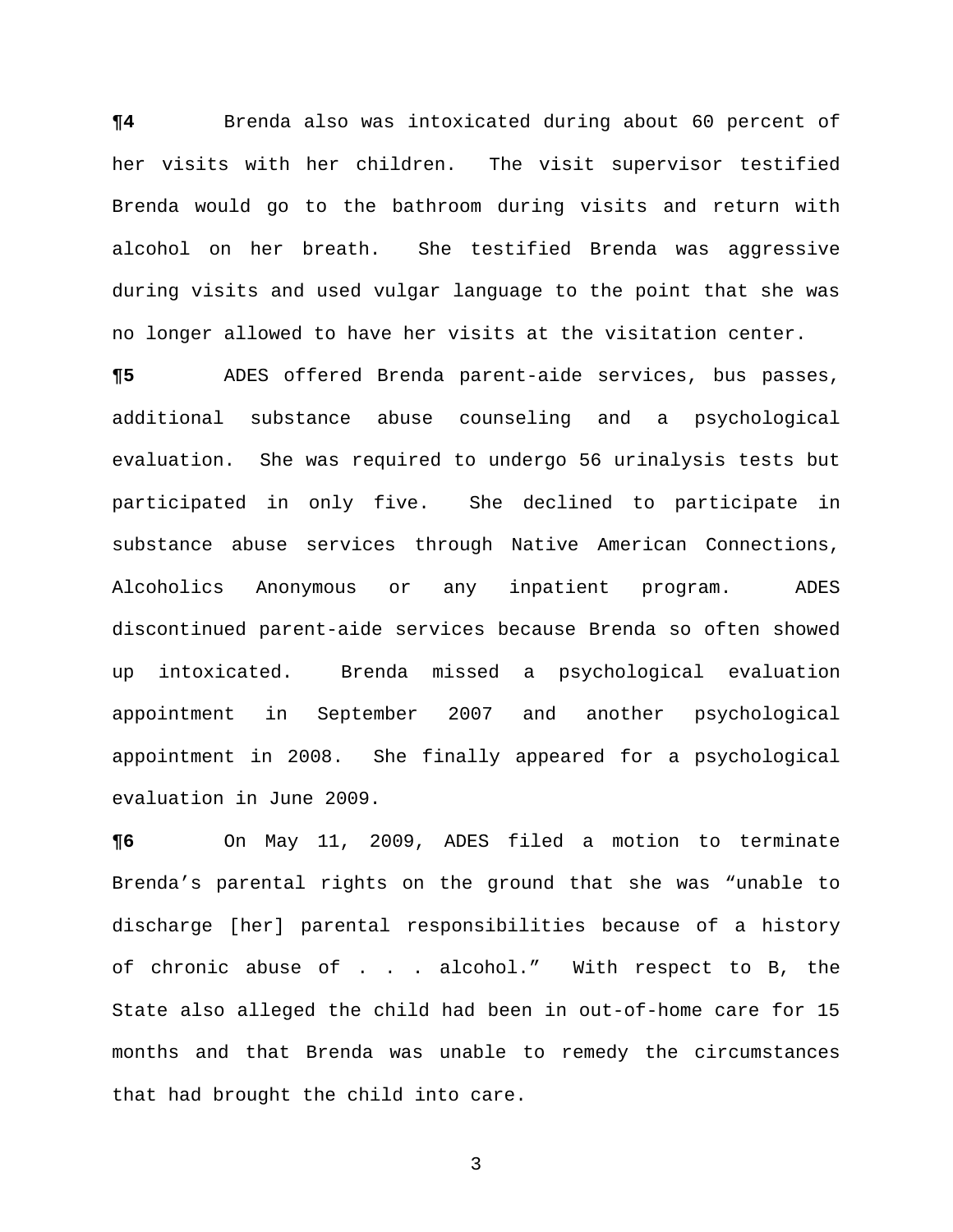**¶7** The court took evidence on September 17 and 24, 2009, and January 25, 2010. A TERROS counselor testified that even after the first two days of trial, Brenda continued to arrive intoxicated for therapy sessions. TERROS closed her case in October 2009 after she did not show up for a session but was found asleep at a nearby bus stop.

**¶8** The superior court terminated Brenda's rights on both alleged grounds. *Inter alia*, the court found ADES "proved beyond a reasonable doubt that custody of the children by mother is likely to result in serious emotional or physical damage to the children and that this finding is supported by the testimony of a qualified expert witness." The court based its decision in large part on the testimony of Dr. John DiBacco, the licensed psychologist who performed Brenda's psychological evaluation. According to DiBacco, Brenda "denied she had a drinking problem" and "essentially minimized, if not denied, that alcohol's been a major problem for her." Brenda's inability to refrain from drinking prior to visits with her children and prior to alcoholcounseling sessions demonstrated that she could not control her drinking, DiBacco said. He concluded the evidence "suggests very strongly that this is uncontrolled consumption at a pathological level."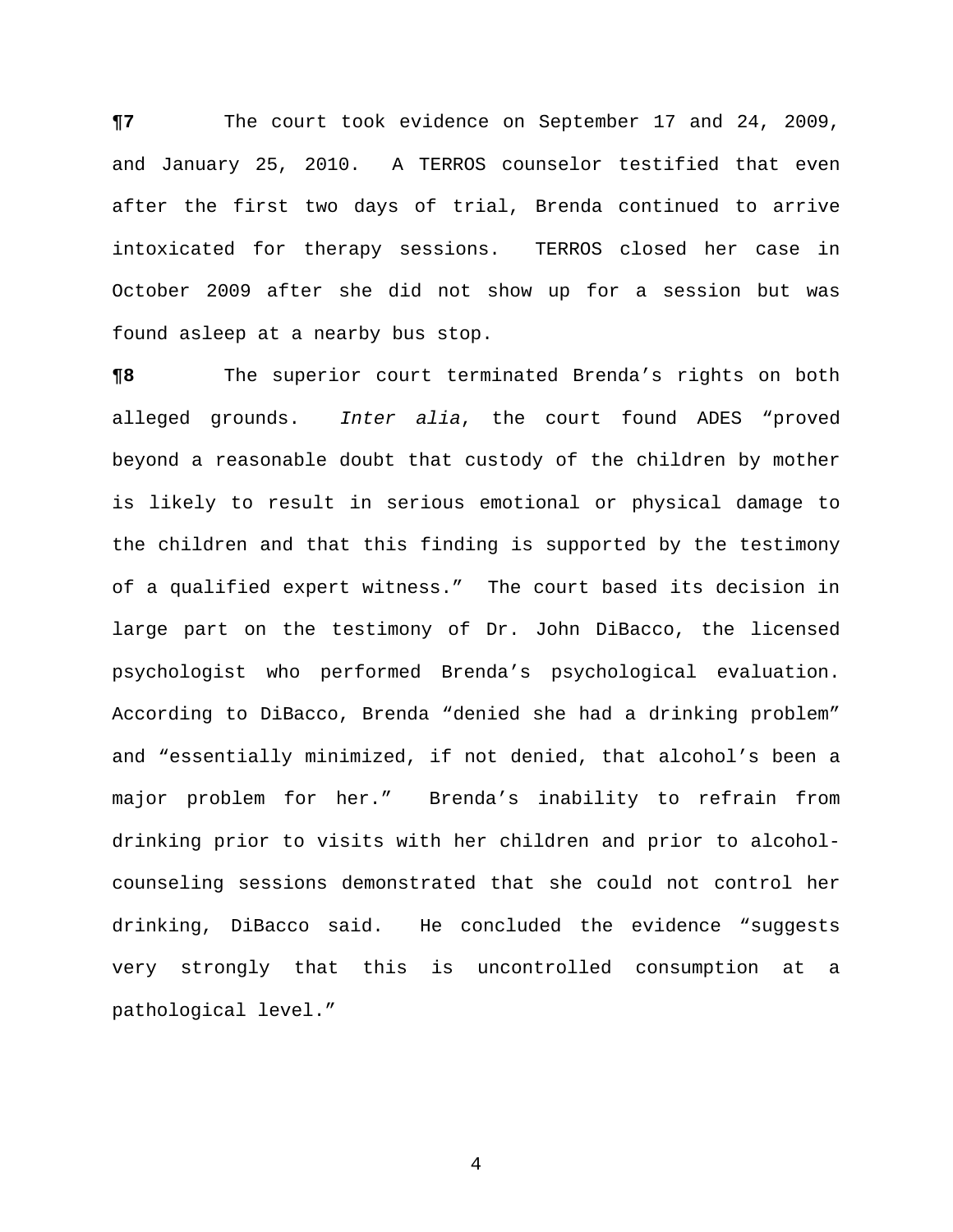**¶9** Brenda timely appealed. We have jurisdiction pursuant to Article 6, Section 9, of the Arizona Constitution and Arizona Revised Statutes ("A.R.S.") section 8-235 (2007).

## **DISCUSSION**

**¶10** On appeal, Brenda does not contest the superior court's findings and conclusions with respect to the state-law grounds on which the court ordered severance; nor does she argue the court incorrectly concluded severance was in the best interests of her children. $^1$  $^1$  She argues only that the court erred by terminating her rights in the absence of evidence from an expert witness as required by ICWA that "serious emotional or physical damage" was likely to occur to the children if they are returned to her. 25 U.S.C. § 1912(f).

**¶11** ICWA limits a state's power to terminate the parental rights of a member of an Indian tribe. *See generally* 25 U.S.C. §§ 1901—1963 (2006)*.* In enacting ICWA, Congress found "that an alarmingly high percentage of Indian families are broken up by the removal, often unwarranted, of their children from them by nontribal public and private agencies and that an alarmingly high percentage of such children are placed in non-Indian foster and adoptive homes and institutions." 25 U.S.C. § 1901(4).

 $\overline{a}$ 

<span id="page-4-0"></span>We will affirm an order terminating a parent-child relationship "unless it is clearly erroneous." *Jesus M. v. Ariz. Dep't of Econ. Sec.*, 203 Ariz. 278, 280, ¶ 4, 53 P.3d 203, 205 (App. 2002).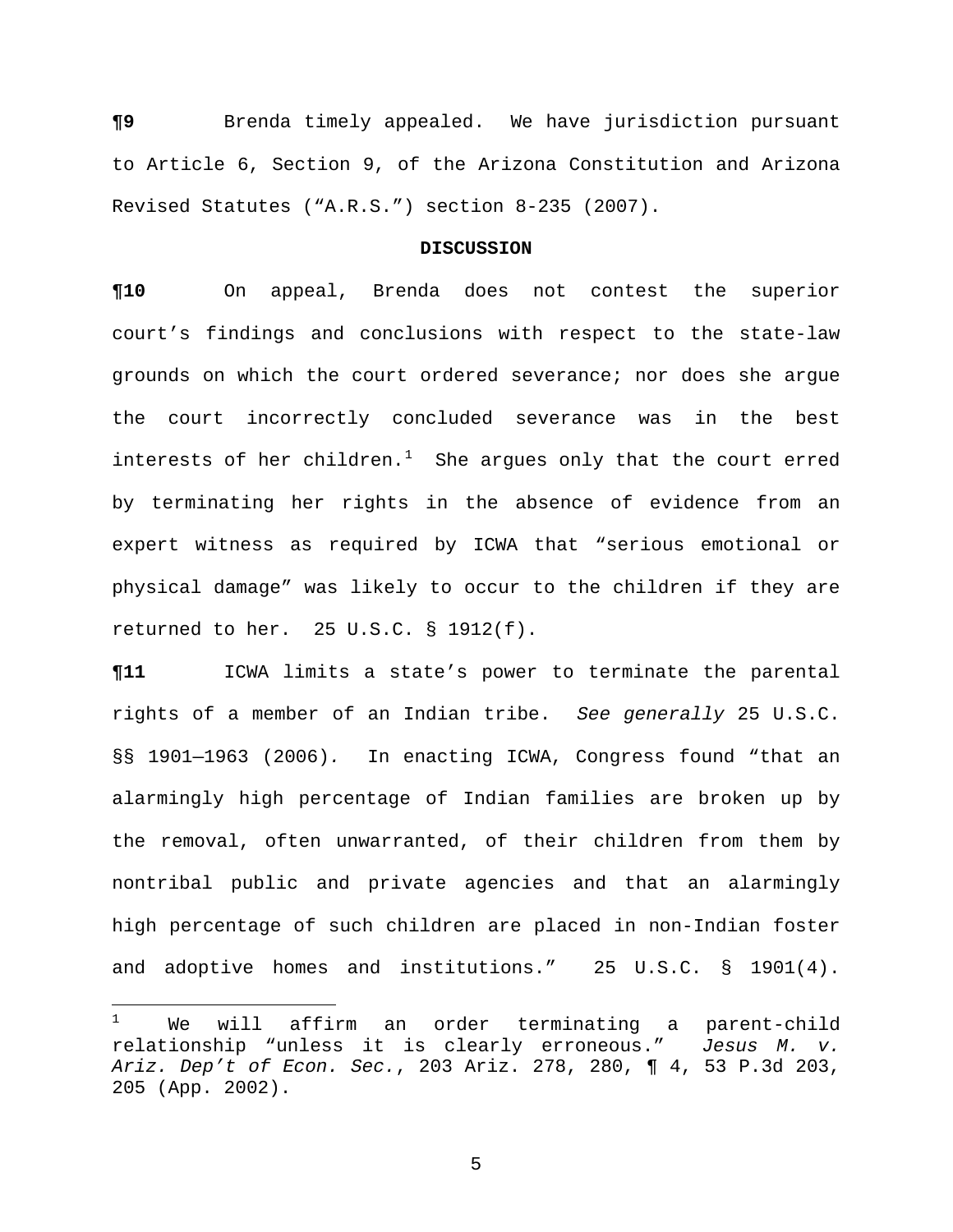Congress also found that child custody proceedings under state law "have often failed to recognize the essential tribal relations of Indian people and the cultural and social standards prevailing in Indian communities and families." 25 U.S.C. § 1901(5).

**¶12** At issue here is the ICWA requirement that a tribe member's parental rights not be terminated "in the absence of a determination, supported by evidence beyond a reasonable doubt, including testimony of qualified expert witnesses, that the continued custody of the child by the parent or Indian custodian is likely to result in serious emotional or physical damage to the child." 25 U.S.C. § 1912(f).

**¶13** We interpret statutes *de novo*. *State ex rel. Ariz. Dep't of Revenue v. Capitol Castings, Inc.*, 207 Ariz. 445, 447, ¶ 9, 88 P.3d 159, 161 (2004). "In interpreting a federal statute, our task is to give effect to the will of Congress, and where its will has been expressed in reasonably plain terms, that language must ordinarily be regarded as conclusive." *Steven H. v. Ariz. Dep't of Econ. Sec.*, 218 Ariz. 566, 570, ¶ 14, 190 P.3d 180, 184 (2008) (internal quotation omitted). ICWA is to be interpreted "liberally in favor of the Indians' interest in preserving family units." *Id.*

**¶14** The United States Department of the Interior Bureau of Indian Affairs has issued guidelines ("Guidelines") to assist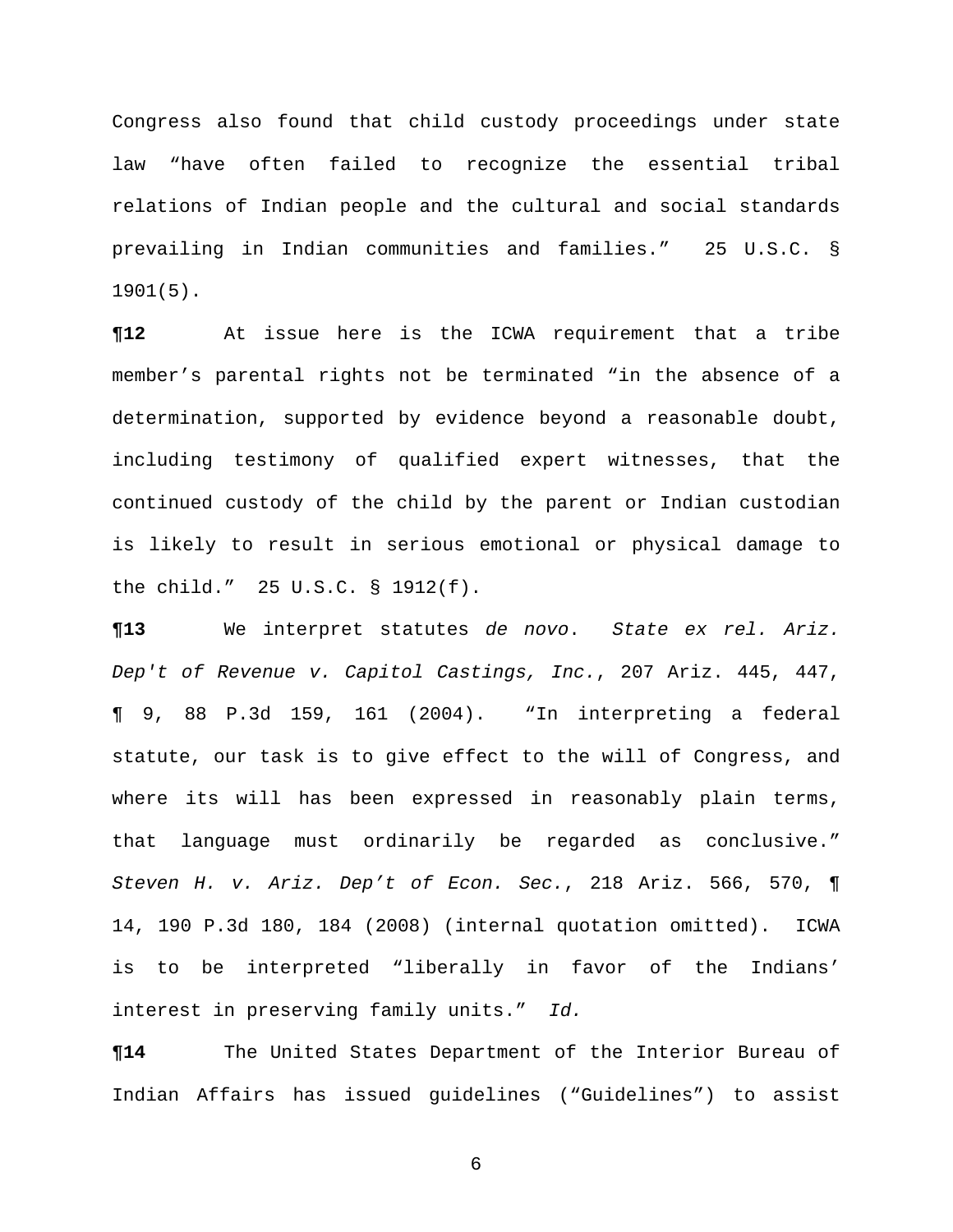state courts in interpreting ICWA. Though the Guidelines are not mandatory, many Arizona courts have relied upon them. *Rachelle S. v. Ariz. Dep't of Econ. Sec.*, 191 Ariz. 518, 520, ¶ 12, 958 P.2d 459, 461 (App. 1998) (collecting cases). The Guidelines identify the following categories of witnesses likely to satisfy ICWA's expert witness requirement:

> [i.] A member of the Indian child's tribe who is recognized by the tribal community as knowledgeable in tribal customs as they pertain to family organization and childrearing practices.

> [ii.] Any expert witness having substantial experience in the delivery of child and family services to Indians, and extensive knowledge of prevailing social and<br>cultural standards and childrearing cultural standards and childrearing practices within the Indian child's tribe.

> [iii.] A professional person having substantial education and experience in the area of his or her specialty.

Guidelines for State Courts; Indian Child Custody Proceedings, 44 Fed. Reg. 67, 584, D.4 (Nov. 26, 1979).

**¶15** Notwithstanding that a non-Indian may qualify as an expert by virtue of experience and knowledge of a tribe's social and cultural standards and childrearing practices, neither ICWA nor the Guidelines "limit a qualified expert exclusively to someone with expertise with Indian children or culture." *Rachelle S.*, 191 Ariz. at 520, ¶ 14, 958 P.2d at 461; *see Steven H.*, 218 Ariz. at 571, ¶ 18, 190 P.3d at 185. To the contrary,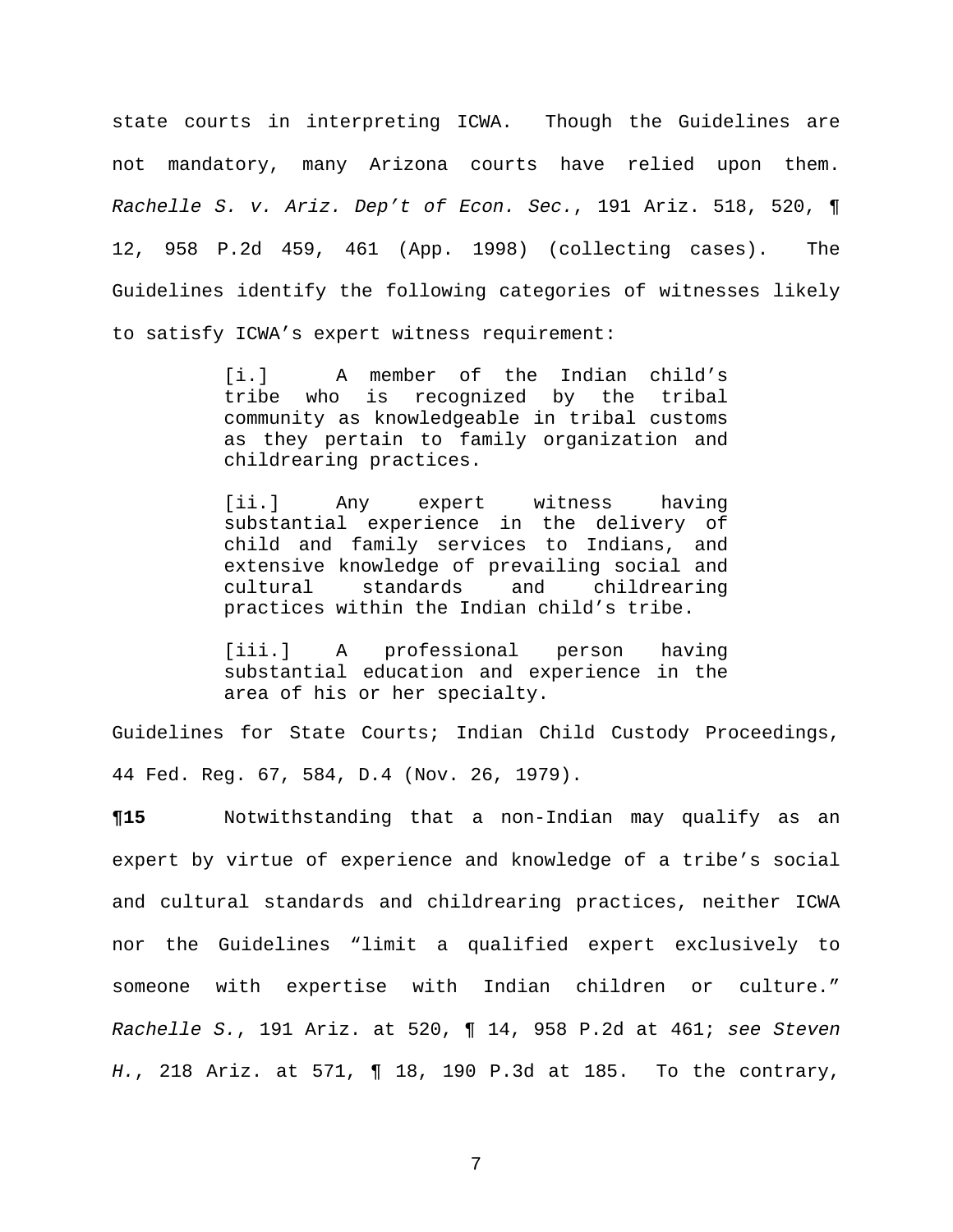"distinctive knowledge of Indian culture is necessary only when cultural mores are involved" in the termination determination. *Rachelle S.*, 191 Ariz. at 521, ¶ 14, 958 P.2d at 462*.* When "matters not implicating cultural bias" are at issue, a witness with "substantial education and experience" need not have "special knowledge of Indian life." *Id.*; *see In re Baby Boy Doe*, 902 P.2d 477, 485 (Idaho 1995); *State ex rel. Juvenile Dep't of Lane County v. Tucker*, 710 P.2d 793, 799 (Or. App. 1985) ("when cultural bias is clearly not implicated, the necessary proof may be provided by expert witnesses who do not possess special knowledge of Indian life").

**¶16** In *Rachelle S.*, for example, a child had been removed from his parents after suffering a severe head injury. 191 Ariz. at 519, ¶ 8, 958 P.2d at 460. At issue during the dependency trial were the cause of the trauma the child suffered and whether the child would suffer additional abuse if he were returned to his parents. *Id.* at 521, ¶ 15, 958 P.2d at 462. The child's attending physician testified the child likely was a victim of shaken-baby syndrome. *Id.* at 519, ¶ 6, 958 P.2d at 460.This court held the physician qualified as an expert witness pursuant to 25 U.S.C. § 1912(f) because he had knowledge and experience regarding shaken-baby syndrome and because the likelihood of future abuse did not implicate any "cultural dictate or explanation." *Id.* at 521, ¶ 15, 958 P.2d at 462.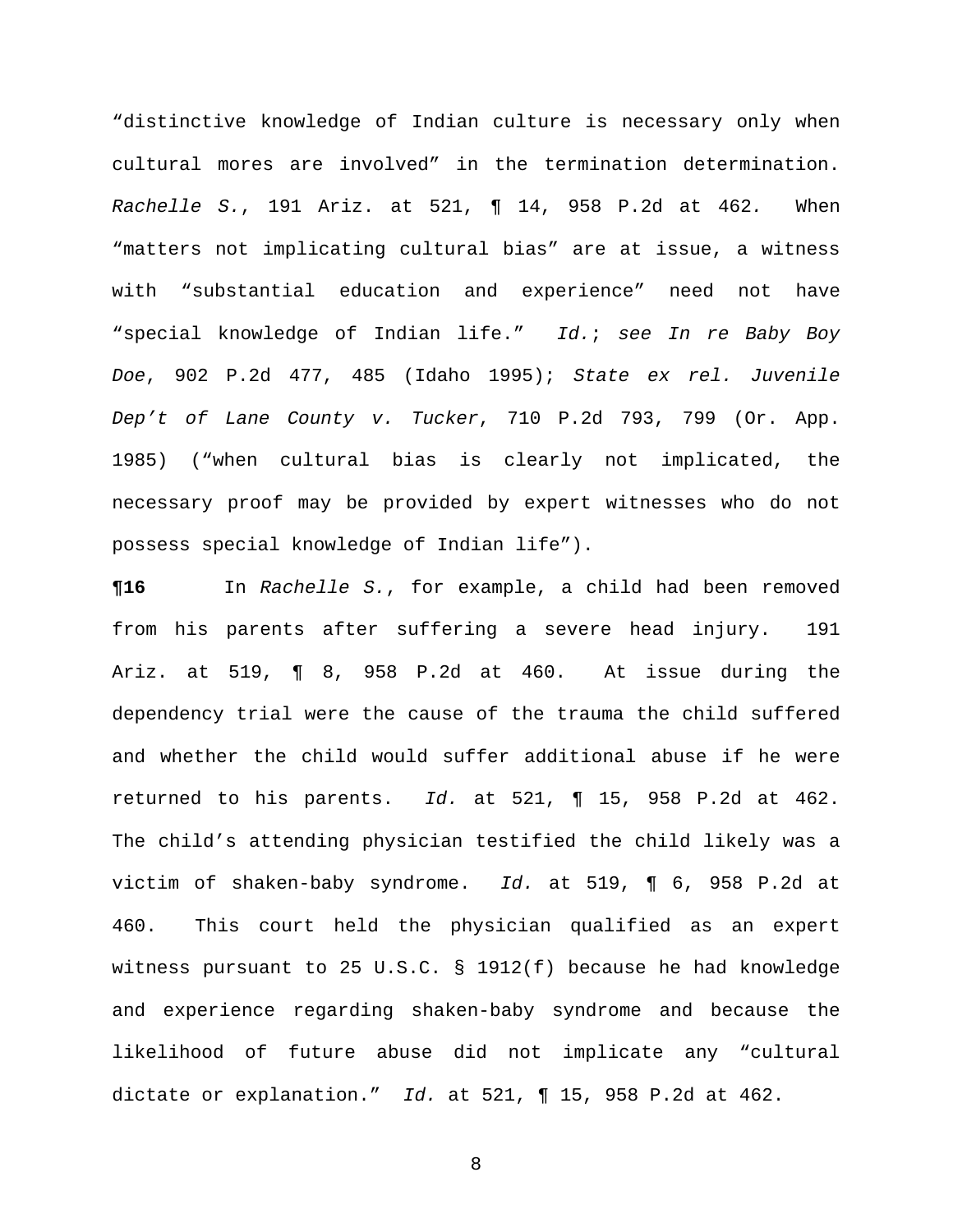**¶17** DiBacco, the psychologist who opined that Brenda's drinking problem likely was "pathological," received his doctorate in psychology in 1975 and has practiced in Arizona since then. He testified he has "worked with Native Americans [for] most of [his] career," including 10 years of work with the Tohono O'odham Nation. He also has consulted for "the Indian Head Start program" and has worked with Navajo, Hopi and Apache clients.

**¶18** As to whether alcohol abuse is prevalent among the Navajo, DiBacco testified, "Generally alcohol abuse and drug abuse is a problem for most of the nations, Navajo included." He explained:

> And again, some of these comments are pertinent to many of the other nations as well, but there's some speculation in terms of genetic propensity and, you know, particular genetic proclivity toward alcohol abuse and that's a genetic explanation. But often times it's tied up with the social, cultural aspects of the reservation. For instance, being isolated and essentially<br>there being a higher prevalence of being a higher depression among some nations, including Navajo, and alcohol is seen as a palliative response to those sociological culture aspects.

DiBacco later was asked whether Brenda would be unable to remain sober because she is Navajo. To that, he responded:

> No. No, I mean the majority of Navajo<br>people do not have a drinking problem. Do people do not have a drinking problem. they have a higher incidence than the general populations? Yes, probably. And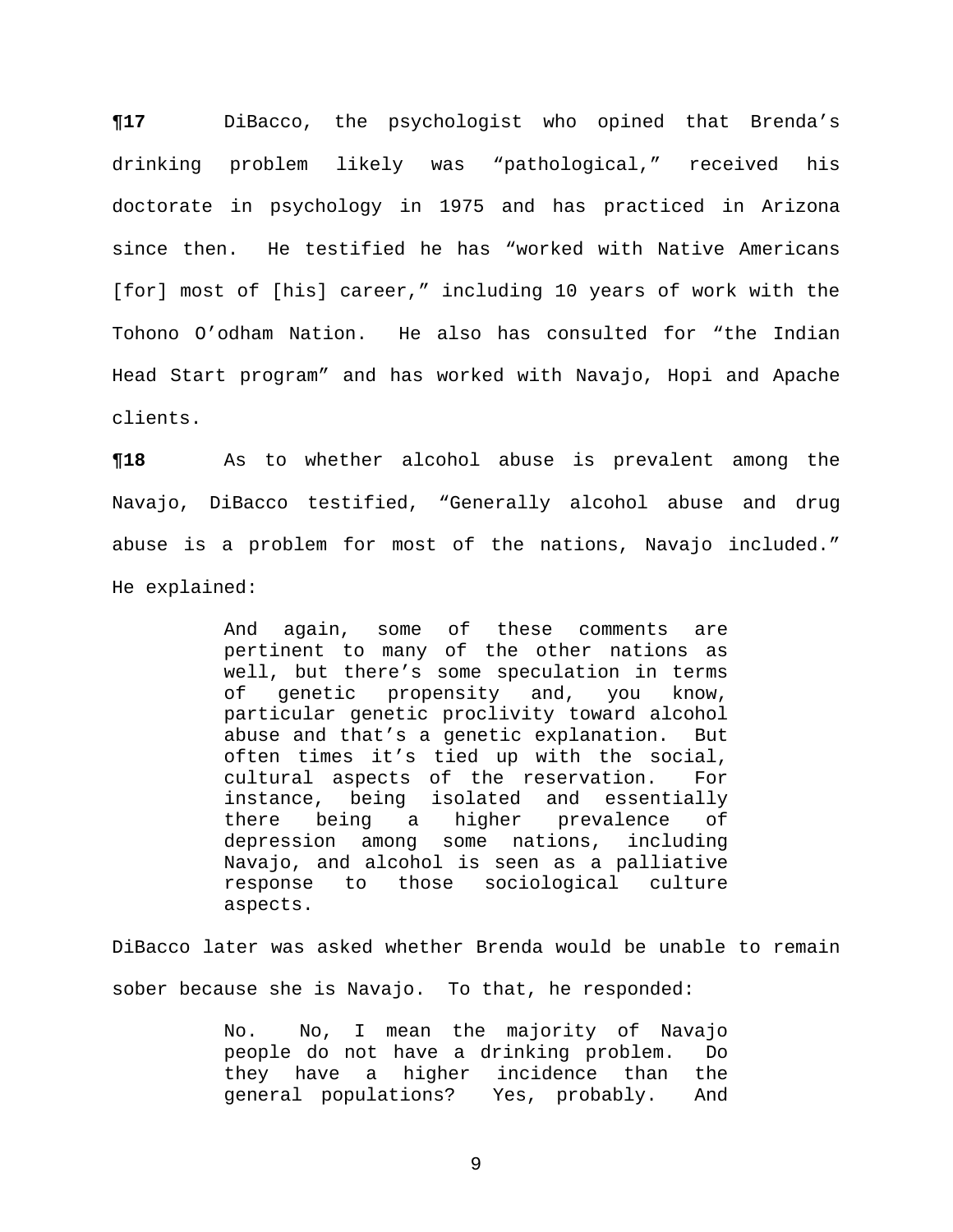that percentage varies from tribe to tribe and based on their cultural experiences. And again, there may be some genetic propensity as well, but just because she's Navajo or Hopi or Pima doesn't mean she's doomed to become an alcoholic or she would not be able to stop because of that genetic makeup.

DiBacco added that although Brenda had lived on a reservation in the past, she more recently had lived in Phoenix "for a good period of time."

**¶19** DiBacco's psychological evaluation of Brenda plainly was within his expertise as a professional psychologist. *See Steven H.*, 218 Ariz. at 571, ¶ 18, 190 P.3d at 185. For purposes of this decision, however, we will assume without deciding that the record contained insufficient evidence that DiBacco possessed "substantial experience in the delivery of child and family services" among the Navajo tribe or "extensive knowledge of prevailing social and cultural standards and childrearing practices" among the Navajo. *See* Guidelines, subparts ii and iii.

**¶20** Nevertheless, on this record, we conclude DiBacco qualified as an expert witness within the meaning of 25 U.S.C. § 1912(f). Brenda offered no evidence to dispute DiBacco's testimony that although there may be a higher incidence of alcohol abuse among members of some tribes, neither genetics nor tribal culture prevents her from controlling her consumption of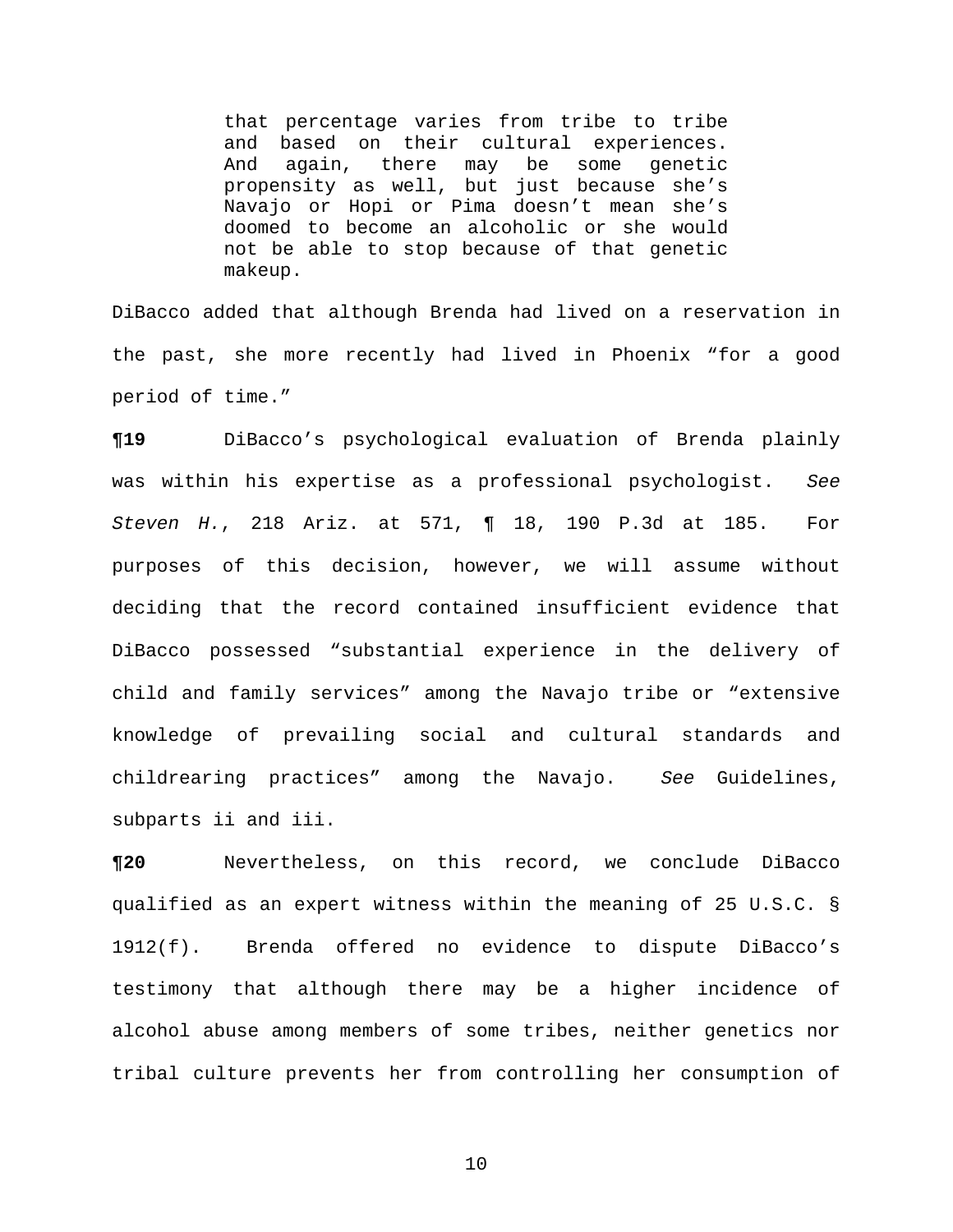alcohol. DiBacco testified Brenda would not be able to begin to address her drinking problem until she acknowledged its existence. Unfortunately, however, Brenda refused to admit she abused alcohol and continued to drink heavily even when she knew she was under scrutiny as part of the severance proceedings. Moreover, there was no evidence at trial that Navajo culture or mores are relevant to the effect Brenda's demonstrated alcohol problem has on her children. Nor on appeal are we offered any authority for the proposition that a parent's alcoholism affects an Indian child differently than any other child.

**¶21** Accordingly, because DiBacco testified about a matter within his professional specialty, we conclude he was an expert witness qualified to testify that Brenda's continued custody of her children would be "likely to result in serious emotional or physical damage" to the children, pursuant to 25 U.S.C. § 1912(f). *See In re Interest of C.W.*, 479 N.W.2d 105, 112 (Neb. 1992) (affirming termination of parental rights of tribe member based on "abuse of intoxicating liquor and drugs" even though licensed psychologist and certified clinical psychologist who testified lacked "experience with the Indian way of life"). $^2$  $^2$ 

<span id="page-10-0"></span> $\overline{a}$ <sup>2</sup> Although 25 U.S.C. § 1912(f) refers to "qualified expert witnesses," no more than one qualified expert witness is required. *D.A.W. v. Alaska*, 699 P.2d 340, 342 (Alaska 1985); *see People ex rel. M.H.*, 691 N.W.2d 622, 625 n.2 (S.D. 2005).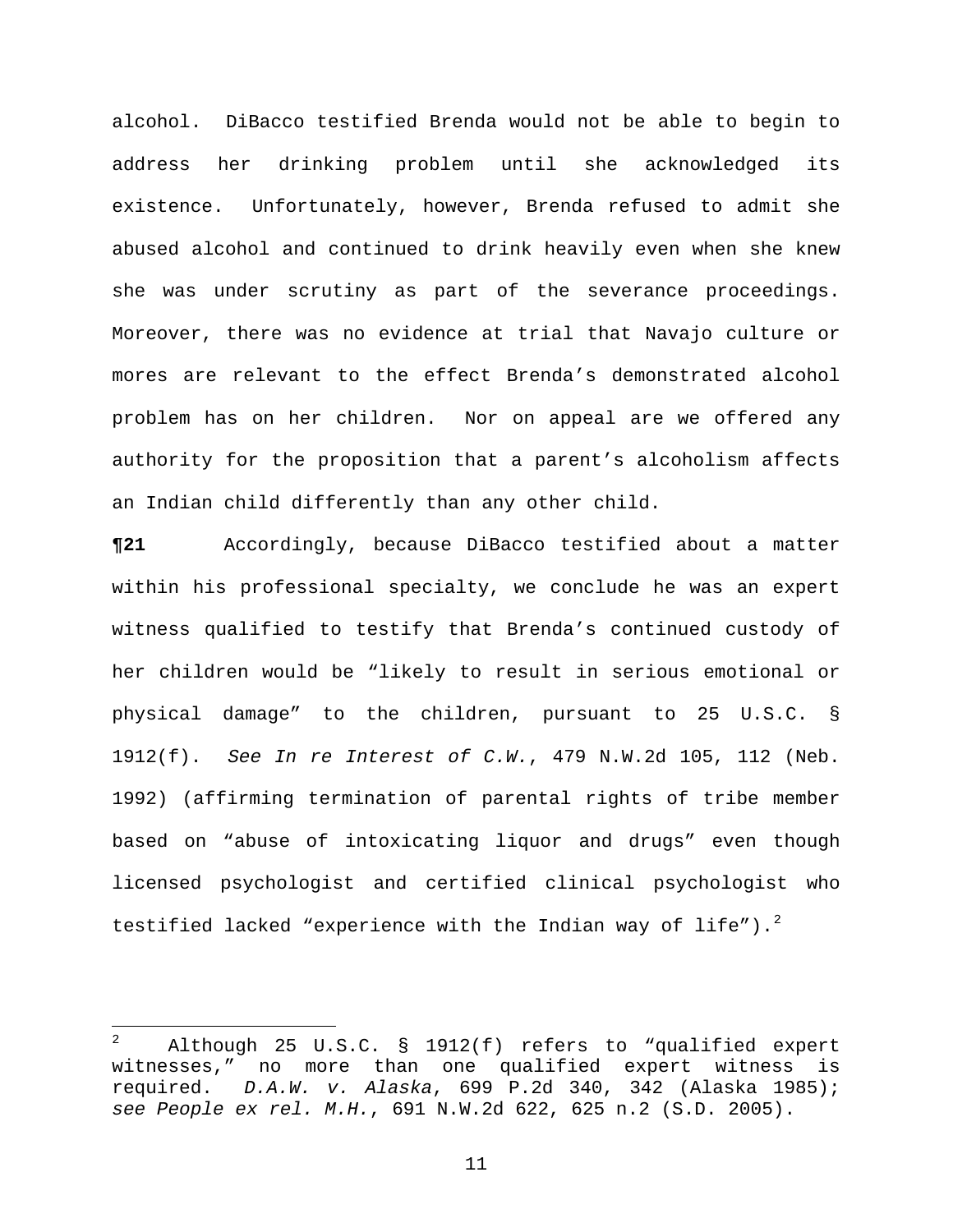**¶22** DiBacco's testimony also provided the future-looking evidence required by ICWA. He testified that "alcohol impairs judgment and makes the -- or causes the parent to be less available, if not unavailable emotionally and physically." He further testified that Brenda would need to remain sober for a minimum of one year before the children safely could be returned to her, and even then she would require follow-up treatment. In the meantime, DiBacco's opinion was that "until [Brenda] comes to grips with her alcohol abuse/dependency issue, she is placing her children at significant risk."

**¶23** "ICWA does not require that the experts' testimony provide the sole basis for the court's conclusion; ICWA simply requires that the testimony support that conclusion." *E.A. v. State Div. of Family & Youth Serv.*, 46 P.3d 986, 992 (Alaska 2002). DiBacco's testimony in this case was supported fully by other witnesses who testified that Brenda was belligerent and aggressive when drinking and that her drinking prevented her from bonding with B.

**¶24** The superior court's thorough order terminating Brenda's rights reflected a careful consideration of all the evidence. The order noted that Brenda persistently had been "intoxicated, hostile and verbally abusive" at visits with her children and at counseling sessions but had refused "services to